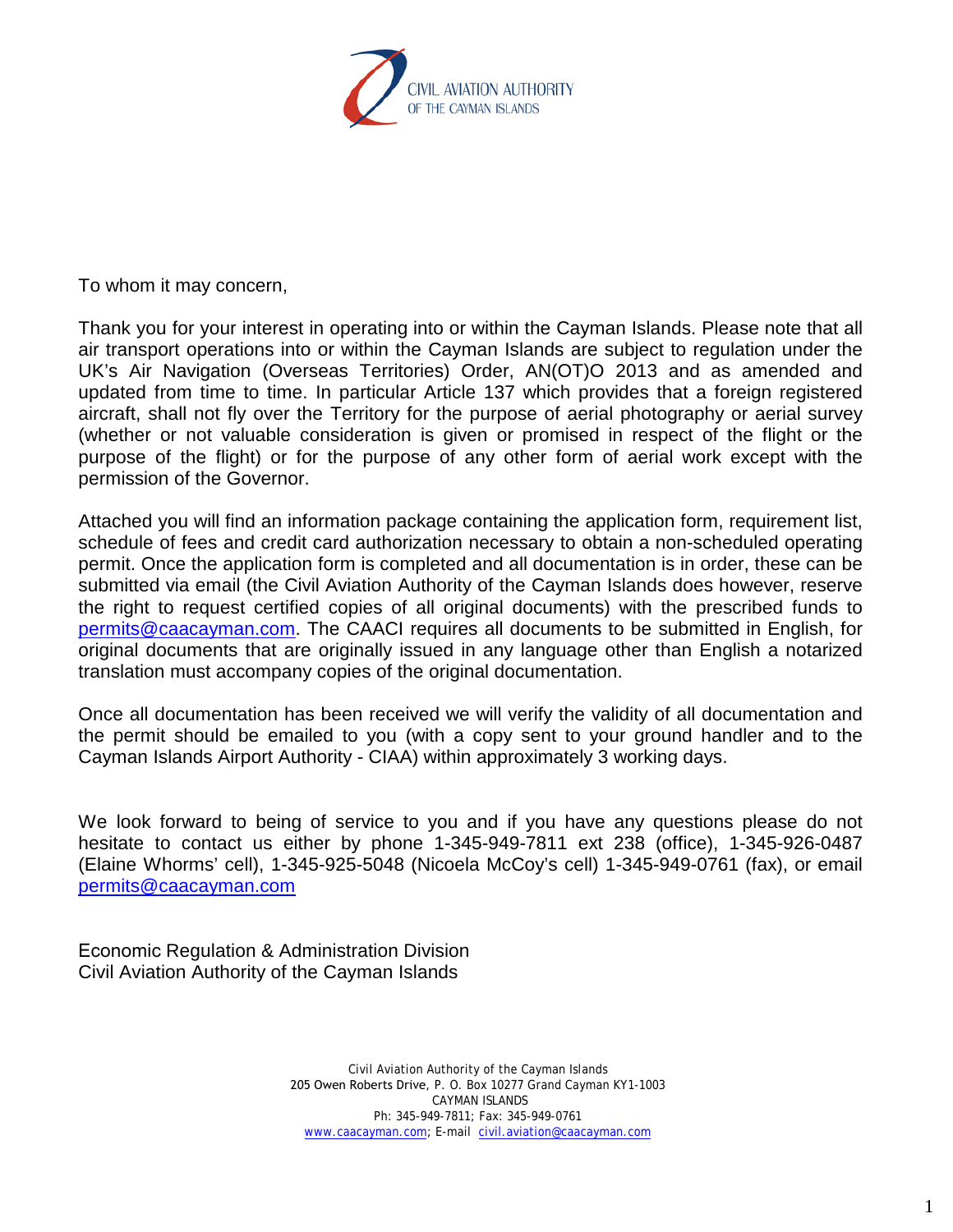

## **APPLICATION FOR NON-SCHEDULED AERIAL SURVEY/PHOTOGRAPHY FLIGHT/S (To be completed by aircraft operator)**

| 5. Point(s) of origin of flight including ICAO location<br>designator:_                                                                                                                                                                                                                                                                                                                                                                                                                                                                                                                                           | <b>MWCB</b><br>(please check which applies)                                                                                                                                                                                                                                                    |
|-------------------------------------------------------------------------------------------------------------------------------------------------------------------------------------------------------------------------------------------------------------------------------------------------------------------------------------------------------------------------------------------------------------------------------------------------------------------------------------------------------------------------------------------------------------------------------------------------------------------|------------------------------------------------------------------------------------------------------------------------------------------------------------------------------------------------------------------------------------------------------------------------------------------------|
|                                                                                                                                                                                                                                                                                                                                                                                                                                                                                                                                                                                                                   |                                                                                                                                                                                                                                                                                                |
|                                                                                                                                                                                                                                                                                                                                                                                                                                                                                                                                                                                                                   |                                                                                                                                                                                                                                                                                                |
|                                                                                                                                                                                                                                                                                                                                                                                                                                                                                                                                                                                                                   |                                                                                                                                                                                                                                                                                                |
|                                                                                                                                                                                                                                                                                                                                                                                                                                                                                                                                                                                                                   |                                                                                                                                                                                                                                                                                                |
|                                                                                                                                                                                                                                                                                                                                                                                                                                                                                                                                                                                                                   |                                                                                                                                                                                                                                                                                                |
|                                                                                                                                                                                                                                                                                                                                                                                                                                                                                                                                                                                                                   |                                                                                                                                                                                                                                                                                                |
|                                                                                                                                                                                                                                                                                                                                                                                                                                                                                                                                                                                                                   |                                                                                                                                                                                                                                                                                                |
|                                                                                                                                                                                                                                                                                                                                                                                                                                                                                                                                                                                                                   |                                                                                                                                                                                                                                                                                                |
|                                                                                                                                                                                                                                                                                                                                                                                                                                                                                                                                                                                                                   | 15. Person/company on whose behalf aerial survey/photography is being conducted (include contact name and business address details)                                                                                                                                                            |
|                                                                                                                                                                                                                                                                                                                                                                                                                                                                                                                                                                                                                   |                                                                                                                                                                                                                                                                                                |
|                                                                                                                                                                                                                                                                                                                                                                                                                                                                                                                                                                                                                   |                                                                                                                                                                                                                                                                                                |
|                                                                                                                                                                                                                                                                                                                                                                                                                                                                                                                                                                                                                   | 17. Annexures: Proof that the Carrier is Certified, Licensed and Insured for these types of Operations (Certificate of Registration, Insurance<br>and Airworthiness) in accordance with Regulations of the State of Registry. Copy of Ops Specs, Air Carrier (Operator) Certificate (AOC/ACC). |
| Date:                                                                                                                                                                                                                                                                                                                                                                                                                                                                                                                                                                                                             |                                                                                                                                                                                                                                                                                                |
| Company billing address (include phone, fax and e-mail):                                                                                                                                                                                                                                                                                                                                                                                                                                                                                                                                                          |                                                                                                                                                                                                                                                                                                |
|                                                                                                                                                                                                                                                                                                                                                                                                                                                                                                                                                                                                                   |                                                                                                                                                                                                                                                                                                |
|                                                                                                                                                                                                                                                                                                                                                                                                                                                                                                                                                                                                                   | Email & fax for return of approved permit or correspondence:                                                                                                                                                                                                                                   |
| Please note credit card payments can be made and additional guidance can be found on the CAACI website<br><b>Payments</b><br>https://www.caacayman.com/payments/<br>https://www.caacayman.com/operating-permits/<br>Gudiance<br>Completed Form should be returned giving as much lead time as possible for processing:<br><b>Civil Aviation Authority</b><br>P.O. Box 10277/ Unit 2 Cayman Grand Harbour<br>Grand Cayman, KY1 1003, Cayman Islands.<br>Fax 345 949 0761; Ph. 345 949 7811<br>e-mail: Elaine.whorms@caacayman.com or permits@caacayman.com<br>Attn: Elaine Whorms, Air Transport Licensing Officer |                                                                                                                                                                                                                                                                                                |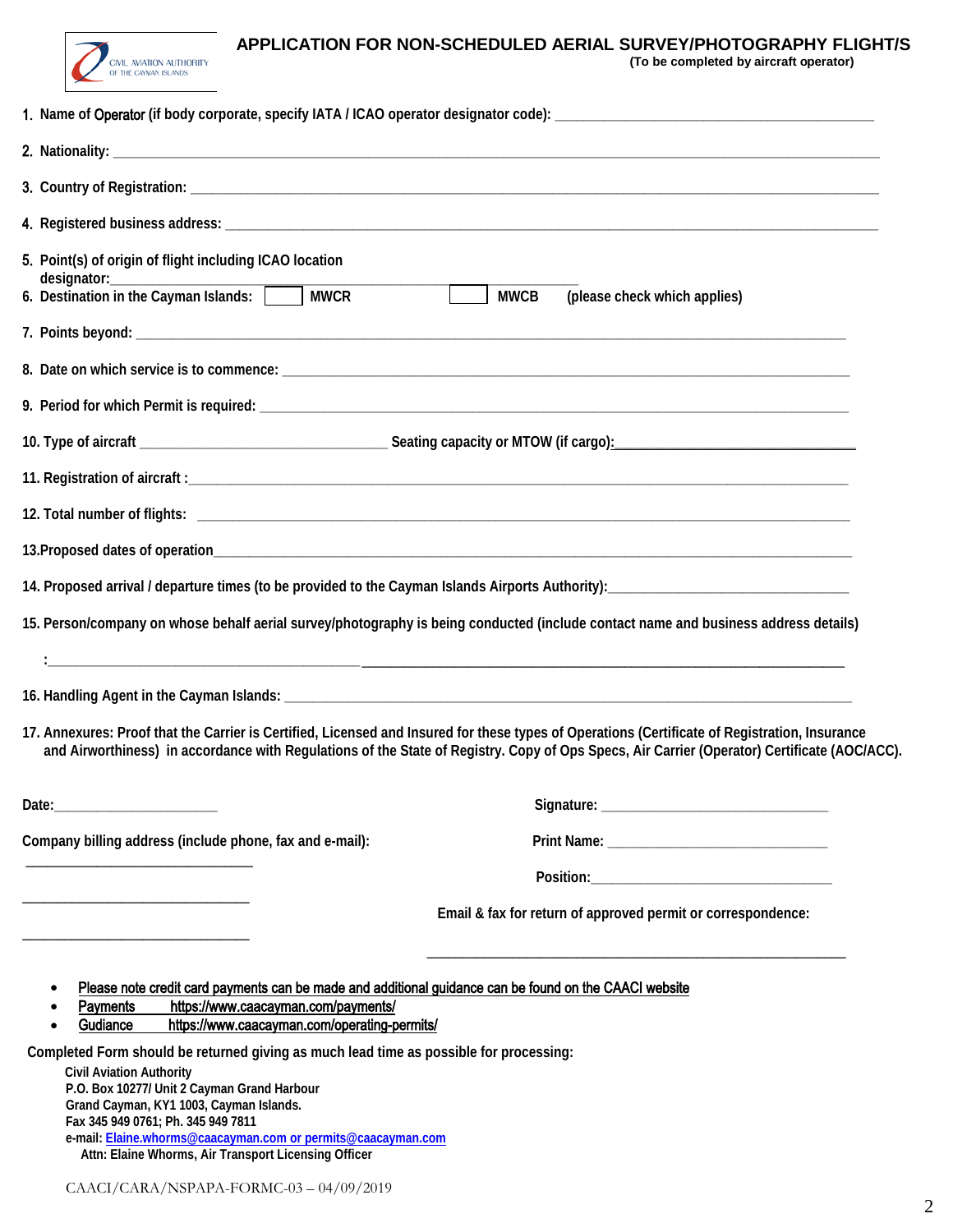

Minimum requirements list for non-scheduled/charter air transport operations. All documents must be provided in English or a certified translation along with certified copies of originals.

- a. [ ]COPY OF **AIR OPERATING CERTIFICATE\***
- b. [ ]COPY/PROOF OF **CERTIFICATE OF INSURANCE**
- c. [ ]COPY OF **CERTIFICATE OF AIRWORTHINESS**
- d. [ ]COPY OF **REGISTRATION CERTIFICATE**
- e. [ ]OPS SPECS ORGANIZATION STRUCTURE AND CONTACTS, list of aircraft covered under the current AOC and designated areas of operation.
- f. [ ] COPY OF **NOISE CERTIFICATE**
- g. [ ] **A STATEMENT THAT THERE ARE NO DANGEROUS GOODS, WEAPONS OR MUNITIONS OF WAR BEING CARRIED ON THE FLIGHT(S).** If dangerous goods are being carried the airline operator must provide confirmation that it has an "exemption" issued by the CAA.
- h. [ ] **A STATEMENT THAT THE AIRCRAFT ARE FITTED WITH AIRBORNE COLLISIONAVOIDANCE SYSTEM (ACAS) II VERSION 7.1.**
- i. [ ]COPY/PROOF OF **permission to conduct aerial survey/photography over the Cayman Islands issued by the Chief Surveyor, Lands & Survey Department as per Section 27 of the Land Surveyors Law (22 of 1971) (1996 Revision):**

"27. (1) Any person who intends to carry out any aerial photography of the Islands for use in mapping, or *any similar purpose, shall give to the Chief Surveyor not less than one month's notice in writing of his intention so to do, and shall not proceed to carry it out until permission in writing from the Chief Surveyor has been obtained.*

**Contact can be made with the Chief Surveyor via the following email addresses:**

**Mr. Michael Whiteman - [michael.whiteman@](mailto:michael.whiteman@gov.ky)gov.ky**

**With a copy to Mr. Jon Hall - jon.hall[@gov.ky](mailto:jon.hall@gov.ky)** 

**\*If an Air Operating Certificate is not available a letter must be provided from the company requiring the aerial photography stating that the photography/survey is being done on their behalf and for what purpose.**